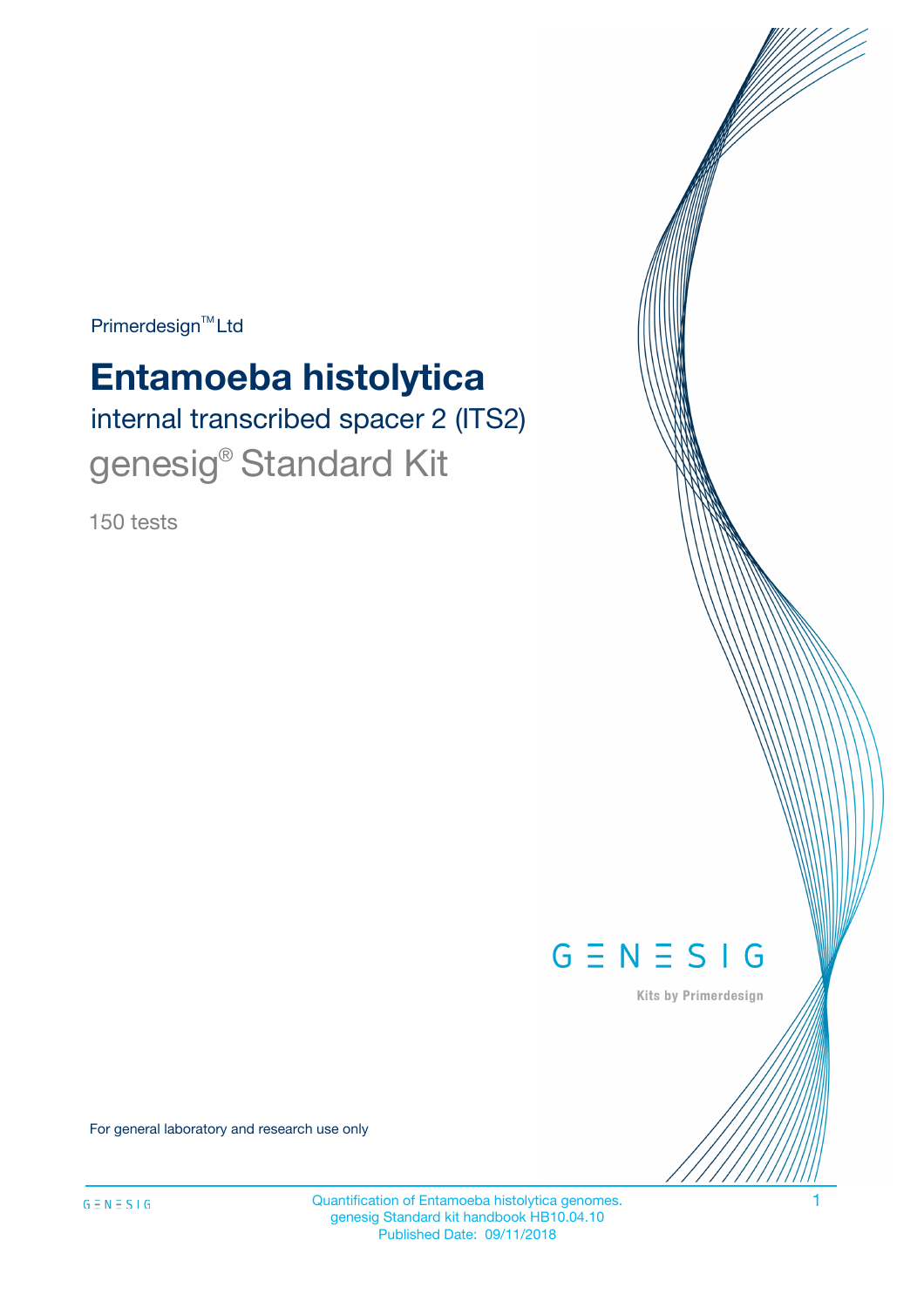# Introduction to Entamoeba histolytica

Entamoeba histolytica is an anaerobic, protozoan, intestinal parasite responsible for a disease called amoebiasis. It usually occurs in the large intestine and causes internal inflammation. It belongs to the genus Entamoeba and class Archamoeba. Amongst parasitic diseases, E. histolytica is one of the leading causes of morbidity and mortality in developing countries. E. histolytica is transmitted by ingestion of exit body containing cysts from faecally contaminated food and water or from hands. Due to their protective walls, the cysts can remain viable for several weeks in external environments. Species within this genus are small, single celled organisms with an anterior bulge representing a lobose pseudopod. The E. histolytica trophozoites are oblong and approximately 15-20µM in length, whereas the cysts are spherical and typically 12-15 µM in diameter.

Entamoeba cysts are most commonly transmitted by ingestion so must be extremely robust to survive the hostile environment of the stomach. The cysts transform to trophozoites in the small intestine where they multiply by binary fission to then colonise the large intestine. They cause major calcium ion influx to the cells of the large intestine resulting in cell death and ulcer formation. The Trophozoites subsequently form new cysts which are excreted once more in faeces.

Infection with E. histolytica generally causes mild symptoms such as abdominal pain, flatulence and diarrhoea, but more severe infections can lead to amoebosis. This is a condition encompassing amoebic dysentery characterized by severe abdominal pain, fever and blood in the faeces and less commonly amoebic liver abscesses.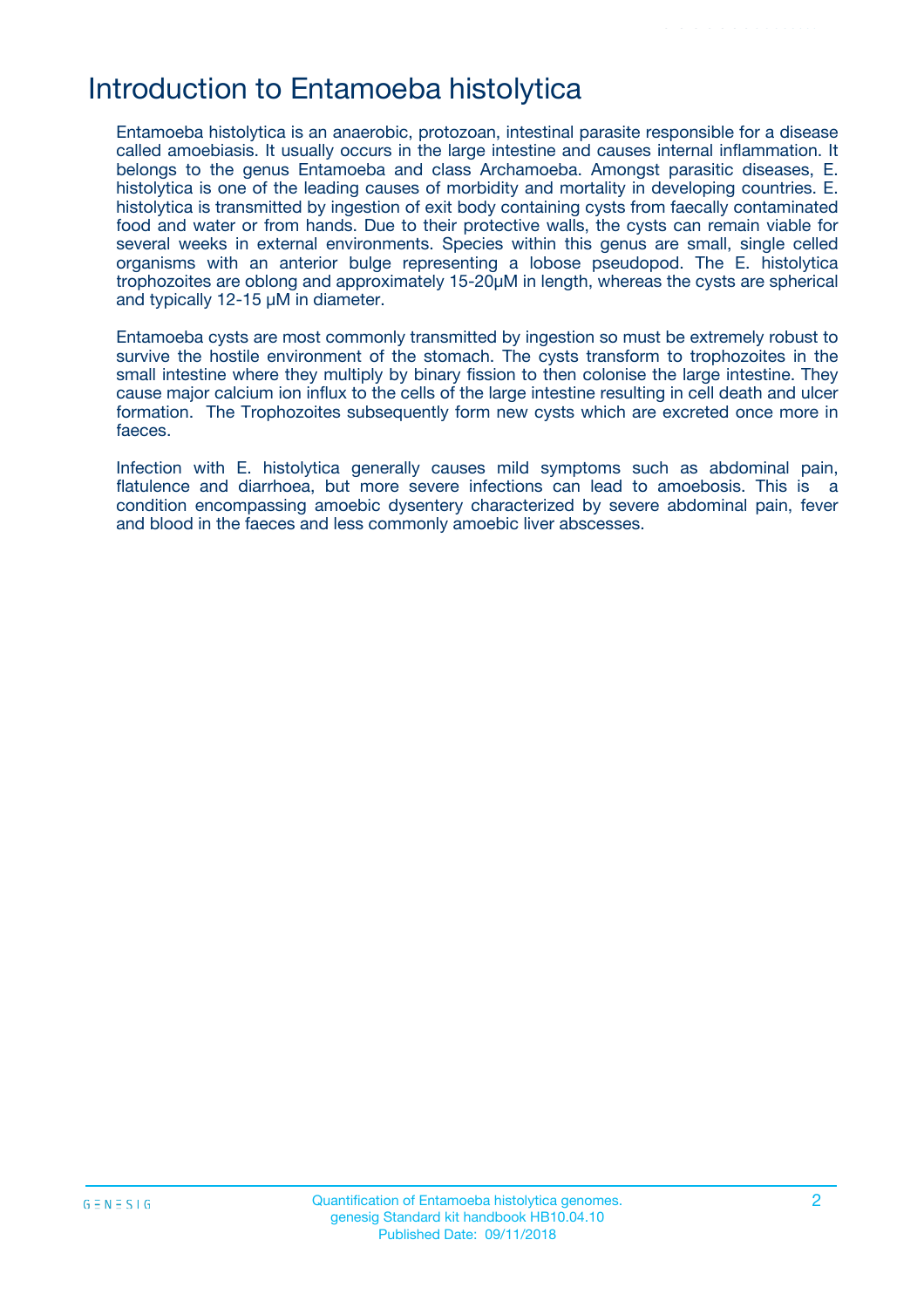

The Primerdesign genesig Kit for Entamoeba histolytica (E.histolytica) genomes is designed for the in vitro quantification of E.histolytica genomes. The kit is designed to have a broad detection profile. Specifically, the primers represent 100% homology with over 95% of the NCBI database reference sequences available at the time of design.

The dynamics of genetic variation means that new sequence information may become available after the initial design. Primerdesign periodically reviews the detection profiles of our kits and when required releases new versions.

If you require further information, or have a specific question about the detection profile of this kit then please send an e.mail to enquiry@primerdesign.co.uk and our bioinformatics team will answer your question.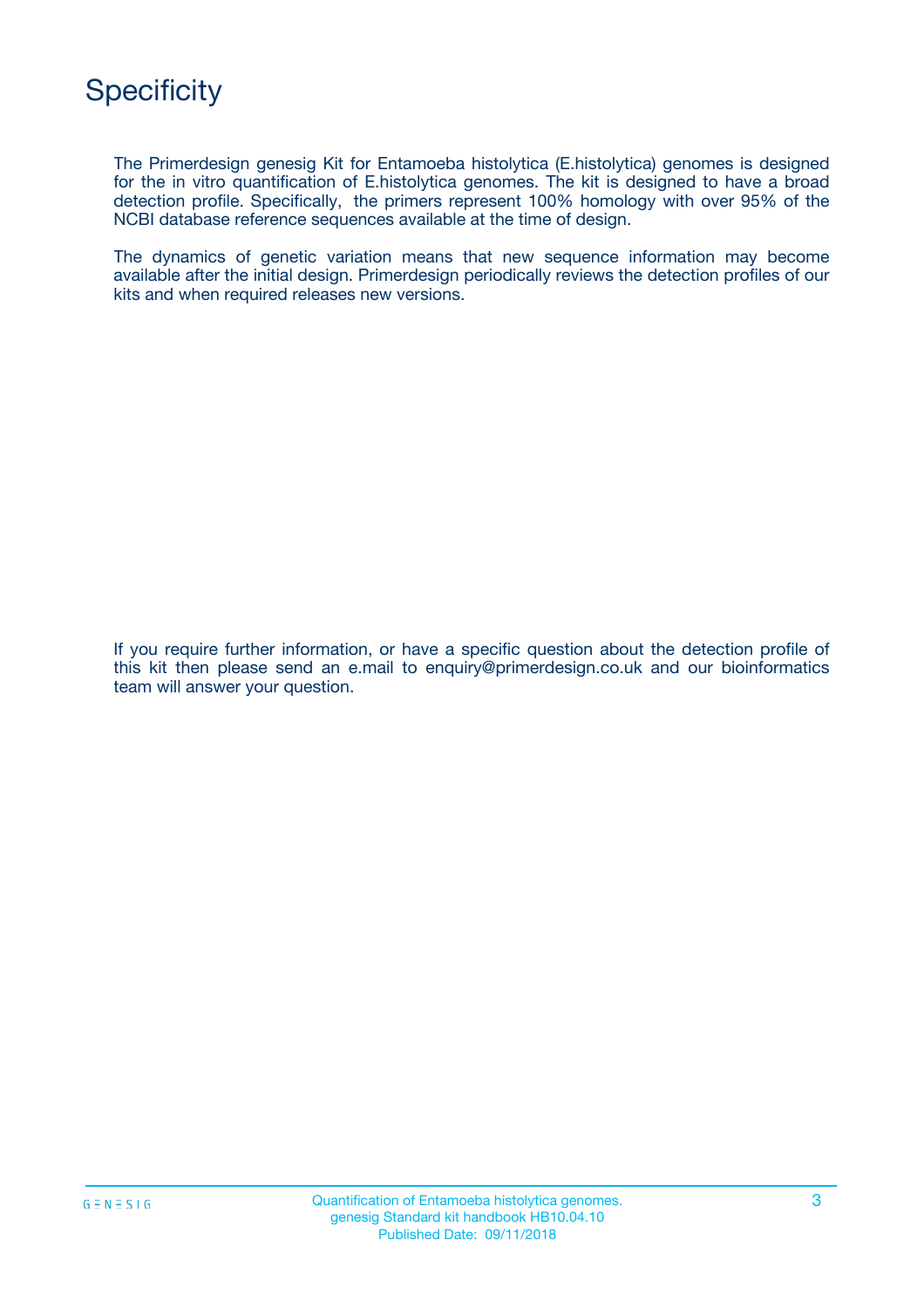# Kit contents

- **E.histolytica specific primer/probe mix (150 reactions BROWN)** FAM labelled
- **E.histolytica positive control template (for Standard curve RED)**
- **RNase/DNase free water (WHITE)** for resuspension of primer/probe mixes
- **Template preparation buffer (YELLOW)** for resuspension of positive control template and standard curve preparation

# Reagents and equipment to be supplied by the user

### **Real-time PCR Instrument**

#### **Extraction kit**

This kit is recommended for use with genesig Easy DNA/RNA extraction kit. However, it is designed to work well with all processes that yield high quality RNA and DNA with minimal PCR inhibitors.

#### **oasig**TM **lyophilised or Precision**®**PLUS 2X qPCR Master Mix**

This kit is intended for use with oasig or PrecisionPLUS2X qPCR Master Mix.

**Pipettors and Tips**

**Vortex and centrifuge**

**Thin walled 1.5 ml PCR reaction tubes**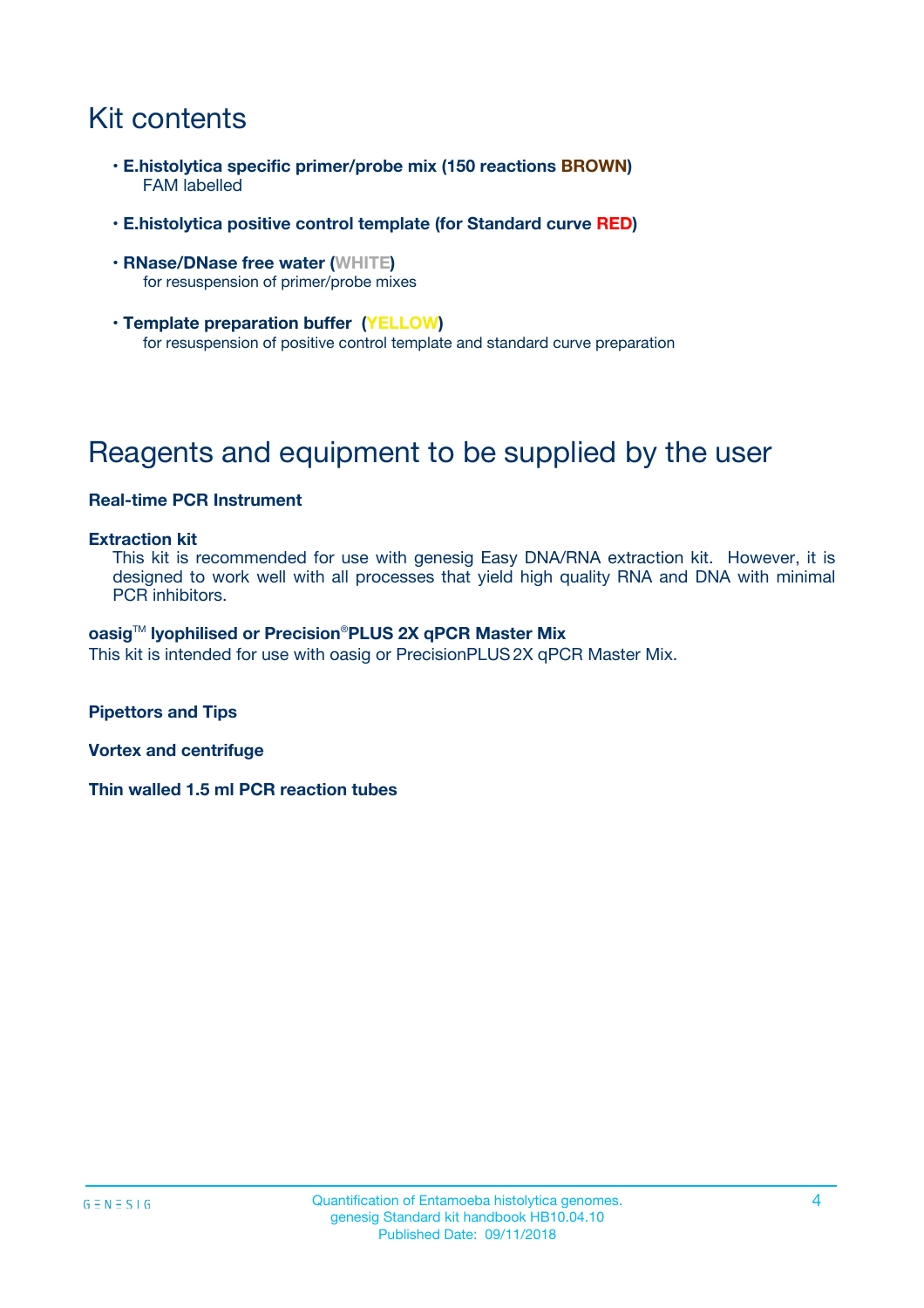### Kit storage and stability

This kit is stable at room temperature but should be stored at -20ºC on arrival. Once the lyophilised components have been resuspended they should not be exposed to temperatures above -20°C for longer than 30 minutes at a time and unnecessary repeated freeze/thawing should be avoided. The kit is stable for six months from the date of resuspension under these circumstances.

If a standard curve dilution series is prepared this can be stored frozen for an extended period. If you see any degradation in this serial dilution a fresh standard curve can be prepared from the positive control.

Primerdesign does not recommend using the kit after the expiry date stated on the pack.

### Suitable sample material

All kinds of sample material suited for PCR amplification can be used. Please ensure the samples are suitable in terms of purity, concentration, and DNA integrity. Always run at least one negative control with the samples. To prepare a negative-control, replace the template DNA sample with RNase/DNase free water.

### Dynamic range of test

Under optimal PCR conditions genesig E.histolytica detection kits have very high priming efficiencies of >95% and can detect less than 100 copies of target template.

### Notices and disclaimers

This product is developed, designed and sold for research purposes only. It is not intended for human diagnostic or drug purposes or to be administered to humans unless clearly expressed for that purpose by the Food and Drug Administration in the USA or the appropriate regulatory authorities in the country of use. During the warranty period Primerdesign genesig detection kits allow precise and reproducible data recovery combined with excellent sensitivity. For data obtained by violation to the general GLP guidelines and the manufacturer's recommendations the right to claim under guarantee is expired. PCR is a proprietary technology covered by several US and foreign patents. These patents are owned by Roche Molecular Systems Inc. and have been sub-licensed by PE Corporation in certain fields. Depending on your specific application you may need a license from Roche or PE to practice PCR. Additional information on purchasing licenses to practice the PCR process may be obtained by contacting the Director of Licensing at Roche Molecular Systems, 1145 Atlantic Avenue, Alameda, CA 94501 or Applied Biosystems business group of the Applera Corporation, 850 Lincoln Centre Drive, Foster City, CA 94404. In addition, the 5' nuclease assay and other homogeneous amplification methods used in connection with the PCR process may be covered by U.S. Patents 5,210,015 and 5,487,972, owned by Roche Molecular Systems, Inc, and by U.S. Patent 5,538,848, owned by The Perkin-Elmer Corporation.

### Trademarks

Primerdesign™ is a trademark of Primerdesign Ltd.

genesig $^\circledR$  is a registered trademark of Primerdesign Ltd.

The PCR process is covered by US Patents 4,683,195, and 4,683,202 and foreign equivalents owned by Hoffmann-La Roche AG. BI, ABI PRISM® GeneAmp® and MicroAmp® are registered trademarks of the Applera Genomics (Applied Biosystems Corporation). BIOMEK® is a registered trademark of Beckman Instruments, Inc.; iCycler™ is a registered trademark of Bio-Rad Laboratories, Rotor-Gene is a trademark of Corbett Research. LightCycler™ is a registered trademark of the Idaho Technology Inc. GeneAmp®, TaqMan® and AmpliTaqGold® are registered trademarks of Roche Molecular Systems, Inc., The purchase of the Primerdesign reagents cannot be construed as an authorization or implicit license to practice PCR under any patents held by Hoffmann-LaRoche Inc.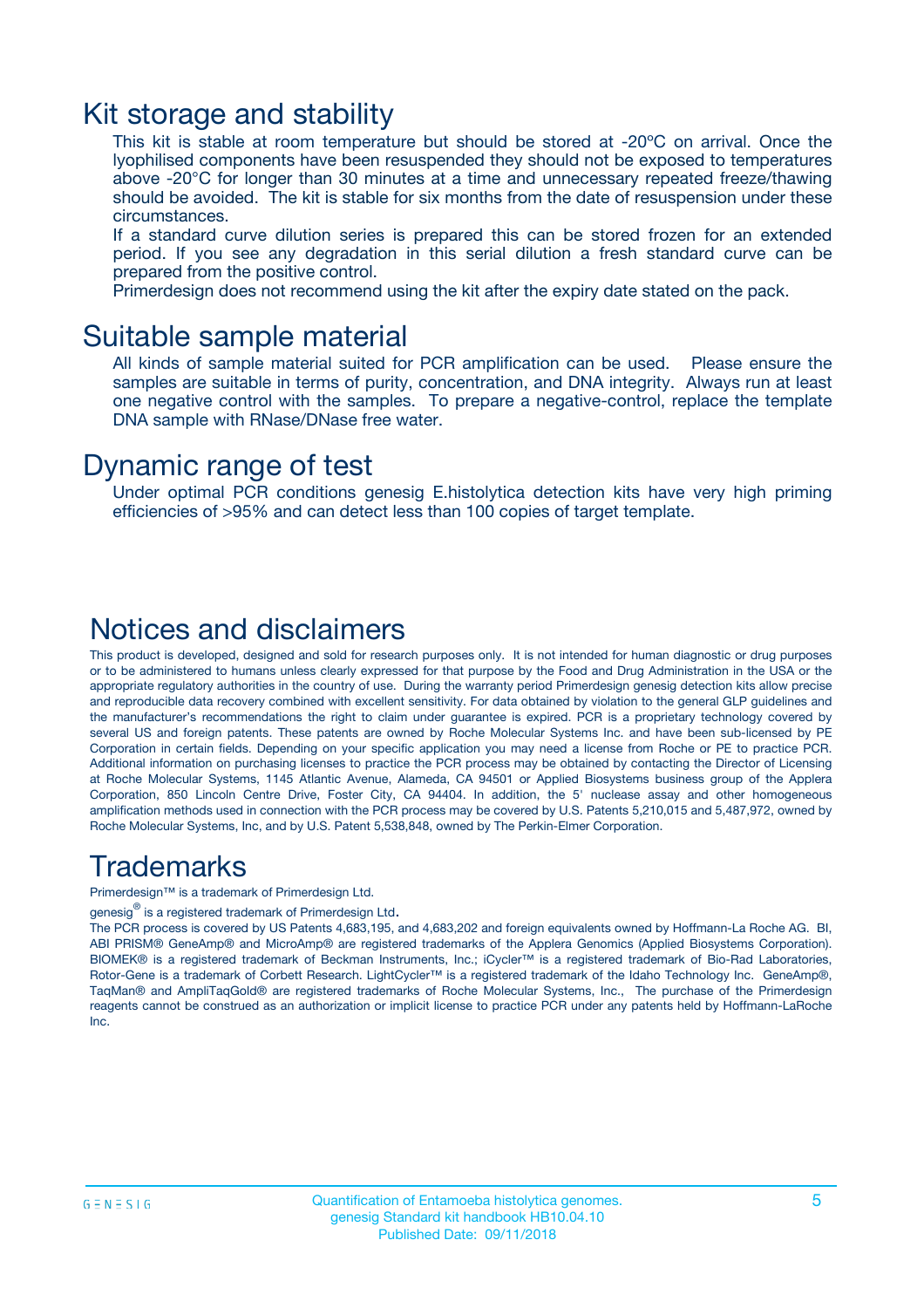# Principles of the test

#### **Real-time PCR**

A E.histolytica specific primer and probe mix is provided and this can be detected through the FAM channel.

The primer and probe mix provided exploits the so-called TaqMan® principle. During PCR amplification, forward and reverse primers hybridize to the E.histolytica DNA. A fluorogenic probe is included in the same reaction mixture which consists of a DNA probe labeled with a 5`-dye and a 3`-quencher. During PCR amplification, the probe is cleaved and the reporter dye and quencher are separated. The resulting increase in fluorescence can be detected on a range of qPCR platforms.

#### **Positive control**

For copy number determination and as a positive control for the PCR set up, the kit contains a positive control template. This can be used to generate a standard curve of E.histolytica copy number / Cq value. Alternatively the positive control can be used at a single dilution where full quantitative analysis of the samples is not required. Each time the kit is used, at least one positive control reaction must be included in the run. A positive result indicates that the primers and probes for detecting the target E.histolytica gene worked properly in that particular experimental scenario. If a negative result is obtained the test results are invalid and must be repeated. Care should be taken to ensure that the positive control does not contaminate any other kit component which would lead to false-positive results. This can be achieved by handling this component in a Post PCR environment. Care should also be taken to avoid cross-contamination of other samples when adding the positive control to the run. This can be avoided by sealing all other samples and negative controls before pipetting the positive control into the positive control well.

#### **Negative control**

To validate any positive findings a negative control reaction should be included every time the kit is used. For this reaction the RNase/DNase free water should be used instead of template. A negative result indicates that the reagents have not become contaminated while setting up the run.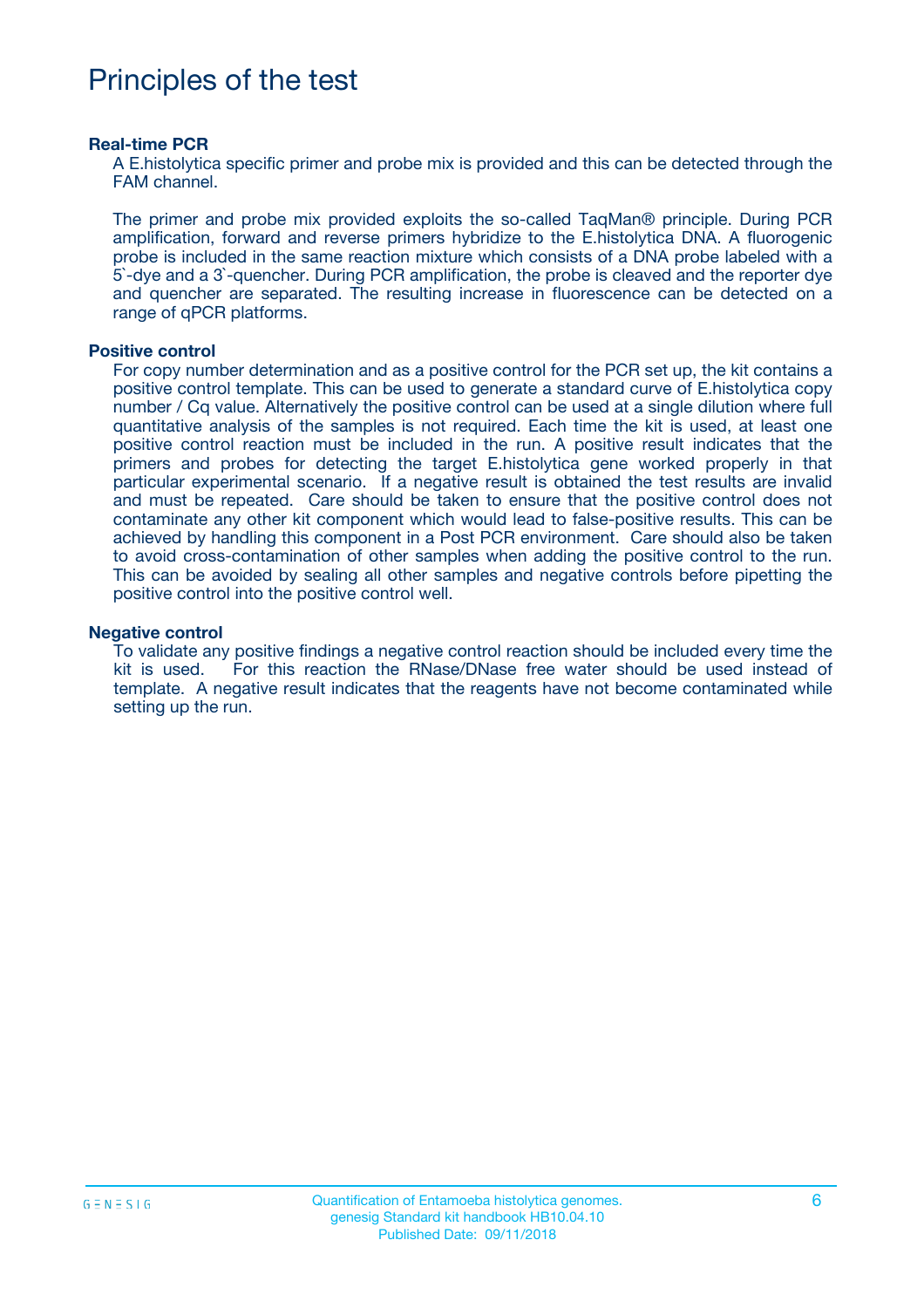## Resuspension protocol

To minimize the risk of contamination with foreign DNA, we recommend that all pipetting be performed in a PCR clean environment. Ideally this would be a designated PCR lab or PCR cabinet. Filter tips are recommended for all pipetting steps.

#### **1. Pulse-spin each tube in a centrifuge before opening.**

This will ensure lyophilised primer and probe mix is in the base of the tube and is not spilt upon opening the tube.

**2. Resuspend the kit components in the RNase/DNase free water supplied, according to the table below.**

To ensure complete resuspension, vortex each tube thoroughly.

| Component - resuspend in water         | lVolume' |
|----------------------------------------|----------|
| <b>Pre-PCR pack</b>                    |          |
| E.histolytica primer/probe mix (BROWN) | 165 µl   |

#### **3. Resuspend the positive control template in the template preparation buffer supplied, according to the table below:**

To ensure complete resuspension, vortex the tube thoroughly.

| Component - resuspend in template preparation buffer |        |  |
|------------------------------------------------------|--------|--|
| <b>Post-PCR heat-sealed foil</b>                     |        |  |
| E.histolytica Positive Control Template (RED) *      | 500 µl |  |

\* This component contains high copy number template and is a VERY significant contamination risk. It must be opened and handled in a separate laboratory environment, away from the other components.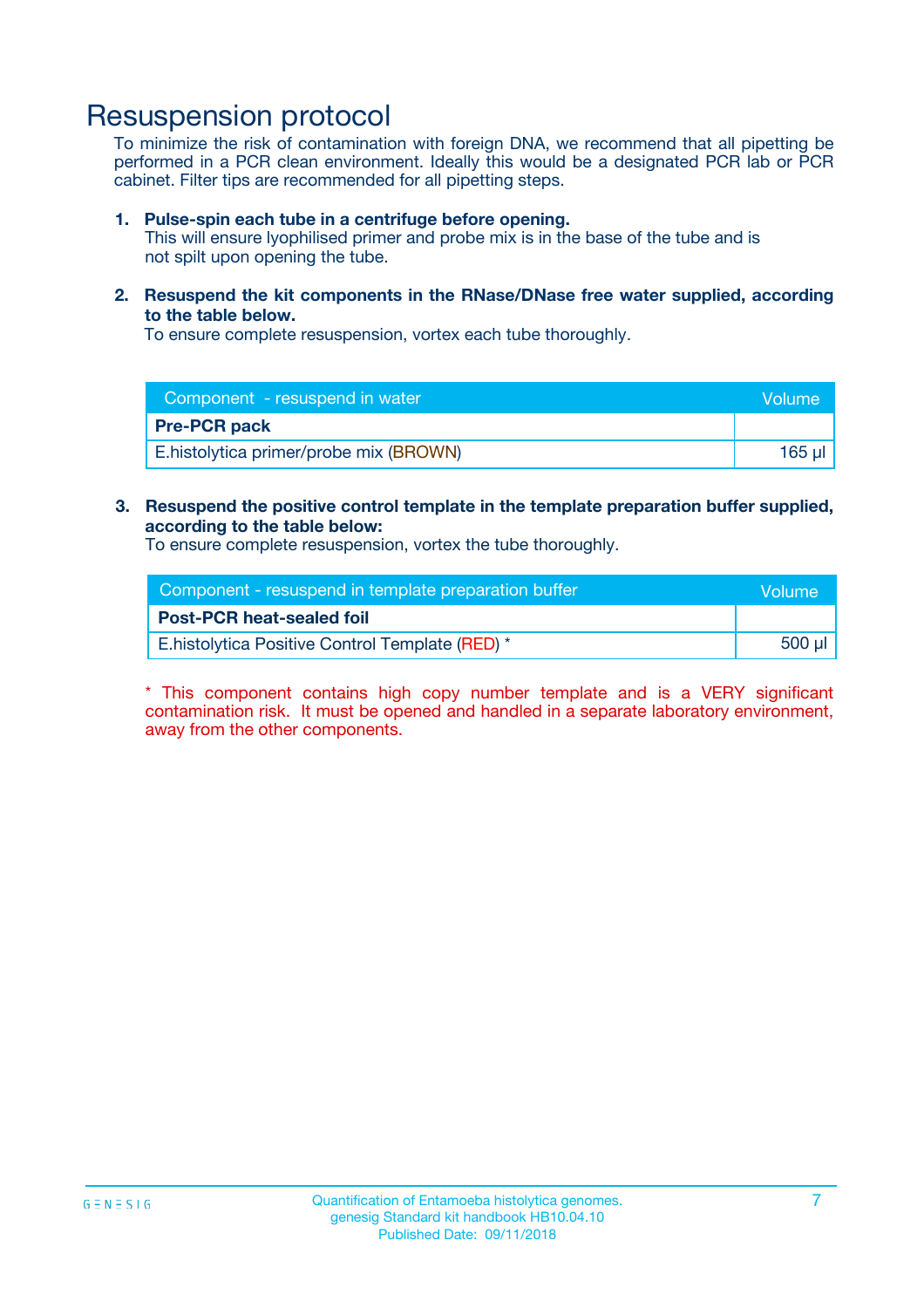# qPCR detection protocol

**1. For each DNA sample prepare a reaction mix according to the table below:** Include sufficient reactions for positive and negative controls.

| Component                                 | Volume   |
|-------------------------------------------|----------|
| oasig or PrecisionPLUS 2X qPCR Master Mix | 10 $\mu$ |
| E.histolytica primer/probe mix (BROWN)    | 1 $\mu$  |
| <b>RNase/DNase free water (WHITE)</b>     | $4 \mu$  |
| <b>Final Volume</b>                       | $15 \mu$ |

- **2. Pipette 15µl of this mix into each well according to your qPCR experimental plate set up.**
- **3. Prepare DNA templates for each of your samples.**
- **4. Pipette 5µl of DNA template into each well, according to your experimental plate set up.**

For negative control wells use 5µl of RNase/DNase free water. The final volume in each well is 20µl.

**5. If a standard curve is included for quantitative analysis, prepare a reaction mix according to the table below:**

| Component                                 | Volume   |
|-------------------------------------------|----------|
| oasig or PrecisionPLUS 2X qPCR Master Mix | 10 µl    |
| E.histolytica primer/probe mix (BROWN)    | 1 µI     |
| <b>RNase/DNase free water (WHITE)</b>     | $4 \mu$  |
| <b>Final Volume</b>                       | $15 \mu$ |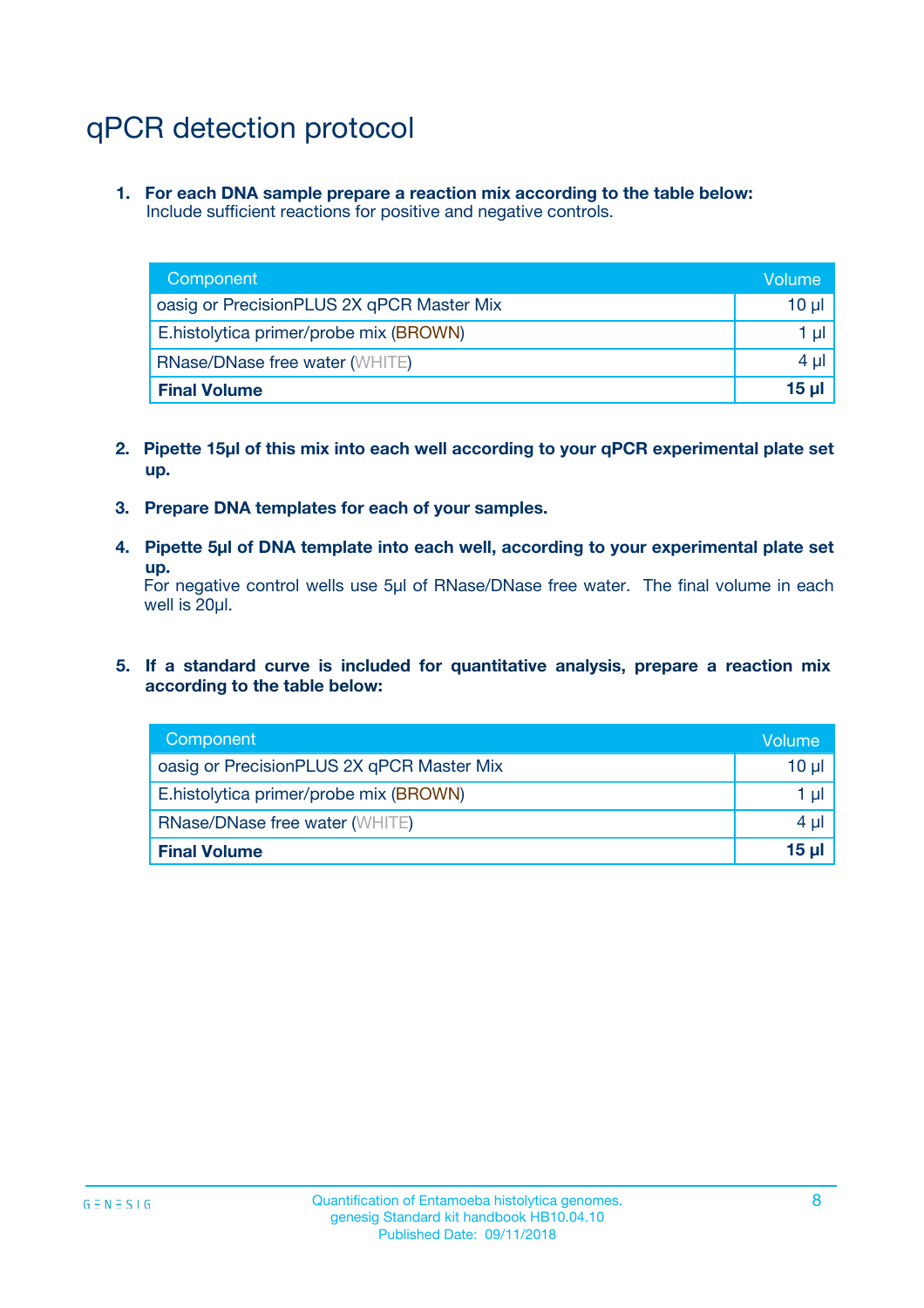### **6. Preparation of a standard curve dilution series.**

- 1) Pipette 90µl of template preparation buffer into 5 tubes and label 2-6
- 2) Pipette 10µl of Positive Control Template (RED) into tube 2
- 3) Vortex thoroughly
- 4) Change pipette tip and pipette 10µl from tube 2 into tube 3
- 5) Vortex thoroughly

Repeat steps 4 and 5 to complete the dilution series

| <b>Standard Curve</b>         | <b>Copy Number</b>     |
|-------------------------------|------------------------|
| Tube 1 Positive control (RED) | $2 \times 10^5$ per µl |
| Tube 2                        | $2 \times 10^4$ per µl |
| Tube 3                        | $2 \times 10^3$ per µl |
| Tube 4                        | $2 \times 10^2$ per µl |
| Tube 5                        | 20 per µl              |
| Tube 6                        | 2 per ul               |

7. Pipette 5µl of standard template into each well for the standard curve according to your experimental plate set up.

The final volume in each well is 20µl.

# qPCR amplification protocol

Amplification conditions using oasig or PrecisionPLUS2X qPCR Master Mix.

|             | <b>Step</b>       | <b>Time</b>     | Temp           |
|-------------|-------------------|-----------------|----------------|
|             | Enzyme activation | 2 min           | $95^{\circ}$ C |
| Cycling x50 | Denaturation      | 10 <sub>s</sub> | 95 $°C$        |
|             | DATA COLLECTION * | 60 s            | 60 °C          |

\* Fluorogenic data should be collected during this step through the FAM channel